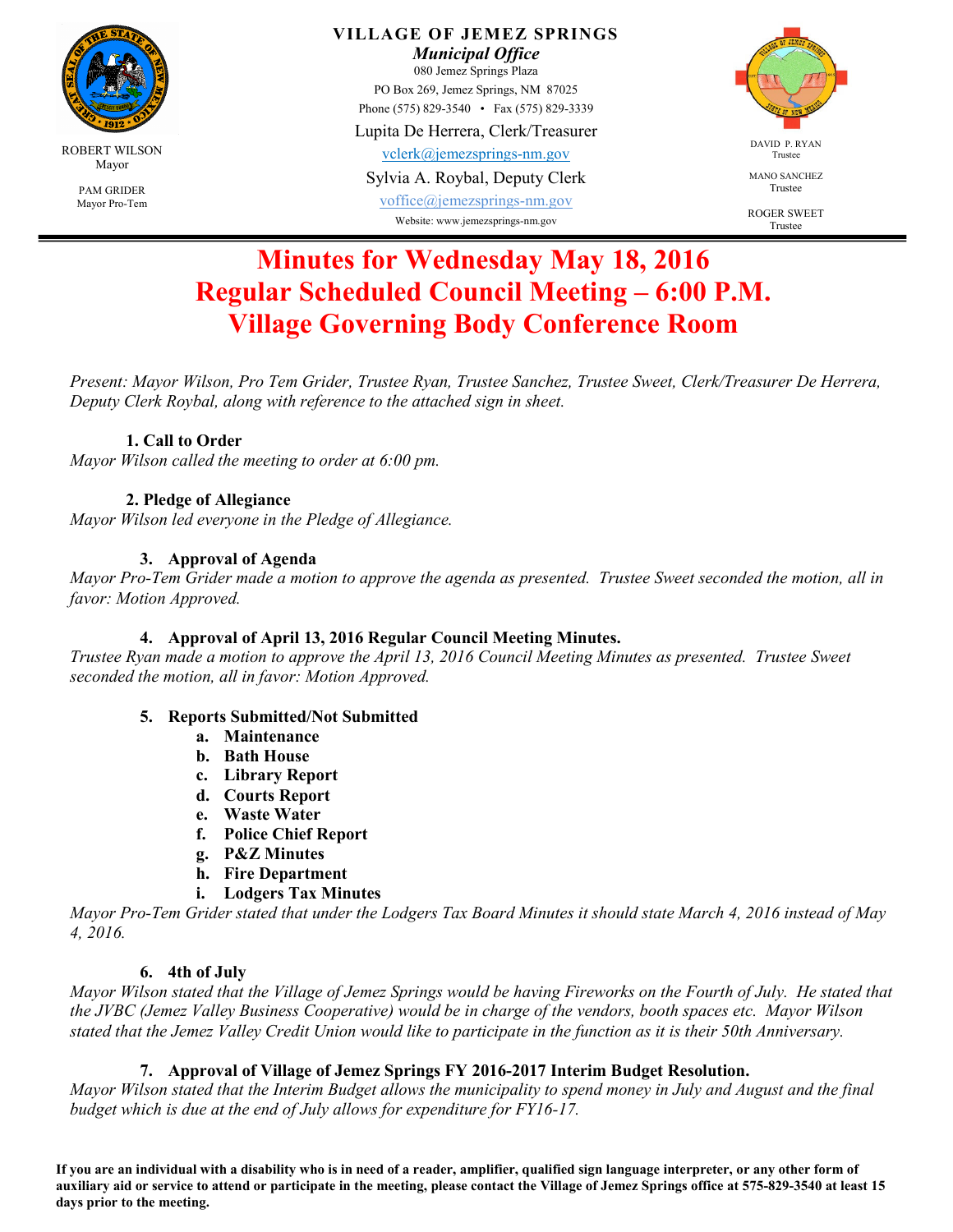*Mayor Wilson then went through each line item on the budget to explain changes from the May 11, 2016 working session. Mayor Wilson stated that the interim budget did not include money for the .org website or for the Fire Department Assistant. Mayor Wilson stated that in the budgets for Waste Water and Bath House raises were included.* 

*Trustee Sweet made a motion to approve the FY 2016-2017 Interim Budget as presented. Trustee Ryan seconded the motion, all in favor: Motion Approved.* 

#### **8. Approval of Ordinance #195 An Ordinance to Add, to Change or Delete portions of the Code of the Village of Jemez Springs, Chapter 76 – Personnel Policies.**

*Trustee Ryan made a motion to approve Ordinance #195 An Ordinance to Add, to Change or Delete portions of the Code of the Village of Jemez Springs, Chapter 76 – Personnel Policies as presented. Mayor Pro-Tem Grider seconded the motion, Roll Call Vote:* 

| <i>Trustee Sanchez</i>        | Yea |
|-------------------------------|-----|
| Trustee Ryan                  | Yea |
| <i>Trustee Sweet</i>          | Yea |
| Mayor Pro-Tem Grider          | Yea |
| All in favour Motion Annuaual |     |

*All in favor: Motion Approved.* 

**9. Approval of Ordinance #196-An Ordinance to Add, to Change or Delete portion of the Code of the Village of Jemez Springs, Chapter 7 Administration of Government, Specifically, it would allow setting the date of regular trustee meetings annually by resolution.** 

*Trustee Ryan made a motion to approve to Ordinance #196-An Ordinance to Add, to Change or Delete portions of the Code of the Village of Jemez Springs, Chapter 7 Administration of Government Specifically, it would allow setting the date of regular trustee meetings annually by resolution as presented. Trustee Sanchez seconded the motion, Roll Call Vote:* 

| Mayor Pro-Tem Grider           | Yea |
|--------------------------------|-----|
| Trustee Ryan                   | Yea |
| Trustee Sanchez                | Yea |
| Trustee Sweet                  | Yea |
| All in favor: Motion Approved. |     |

#### **10. Approval of Ordinance #197-An Ordinance Adopting the New Mexico Uniform Traffic Ordinance 2012 Compilation with all Revisions to include 2016 Adopted by Reference by the Village of Jemez Springs.**

*Trustee Ryan made a motion to approve Ordinance #197-An Ordinance Adopting the New Mexico Uniform Traffic Ordinance 2012 Compilation with all Revisions to Include 2016 Adopted by Reference by the Village of Jemez Springs. Mayor Pro-Tem Grider seconded the motion, Roll Call Vote:* 

| Trustee Ryan                 | Yea |
|------------------------------|-----|
| <i>Trustee Sanchez</i>       | Yea |
| Mayor Pro-Tem Grider         | Yea |
| <i>Trustee Sweet</i>         | Yea |
| All in favor Motion Annuaved |     |

*All in favor: Motion Approved.* 

## **11. Village Clerk Report – Clerk/Treasurer De Herrera**

### **a. Financial Report – Presentation of current financial reports**

*Clerk/Treasurer De Herrera explained the financial reports in detail to the council.* 

#### **b. Resolution to open bank accounts- MVD and Paypal**

*Clerk/Treasurer De Herrera explained that the Village would need to open two bank accounts in order to: one have a PayPal account for credit card payments for Waste Water and two: for the Motor Vehicle Division to do a sweep of the account for the monies due to them.* 

**If you are an individual with a disability who is in need of a reader, amplifier, qualified sign language interpreter, or any other form of auxiliary aid or service to attend or participate in the meeting, please contact the Village of Jemez Springs office at 575-829-3540 at least 15 days prior to the meeting.**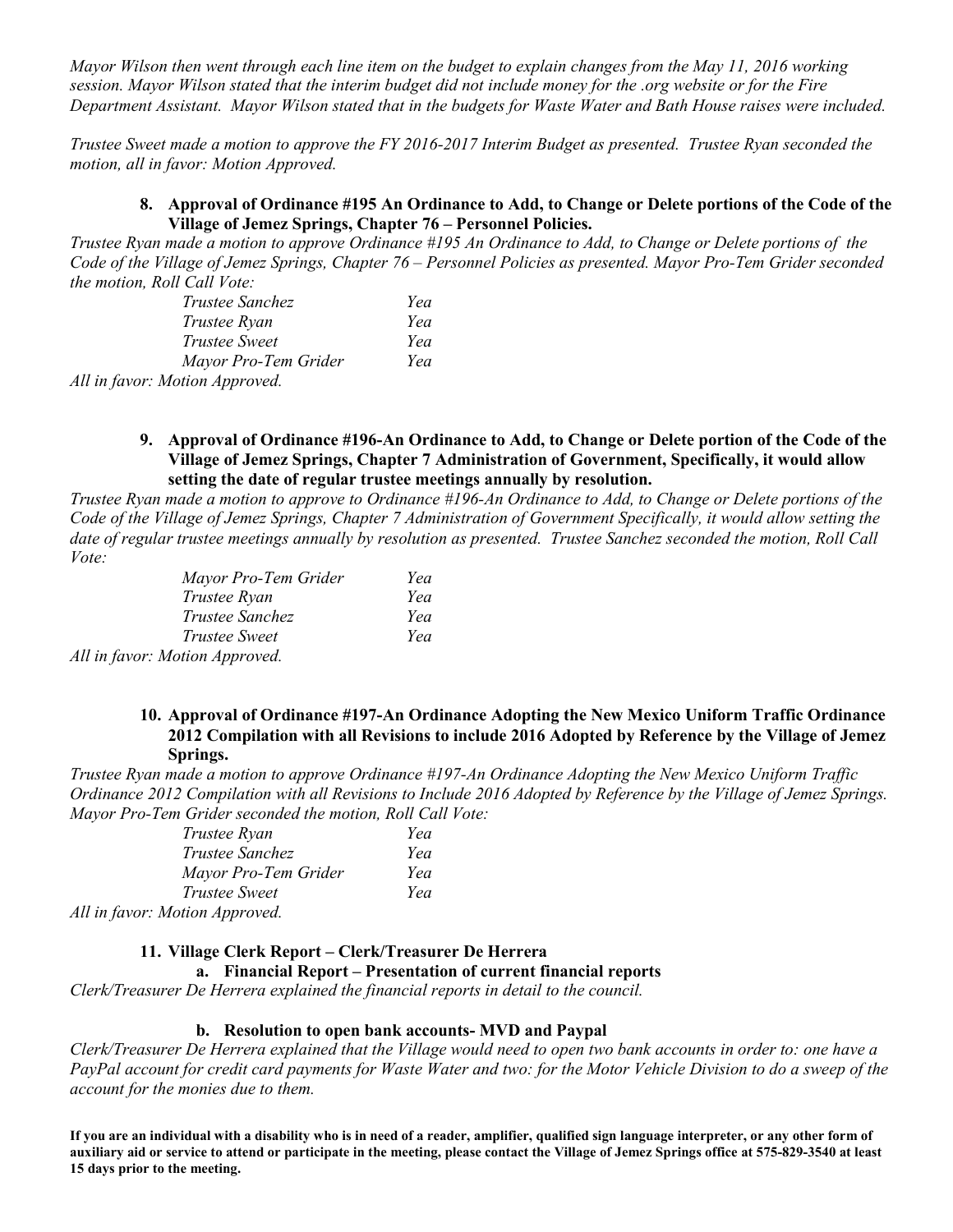*Mayor Pro-Tem Grider made a motion to approve Resolution 2016-10 Opening two new bank accounts for MVD and PayPal. Trustee Ryan seconded the motion, all in favor: Motion Approved.* 

## **c. Approval to enter into contracts (Skeeter and Magnum Steel)**

*Mayor Wilson explained that there was no need for resolution to enter into contracts since he was the authorized agent. He did want to make sure the council knew what was going on with the fire department in regards to the grants and loans.* 

*Mr. Mark Michel with the Fire Department stated that he had spoken to the Fire Marshall's office today and was informed that they would approved the budget if the Council approved the contracts, and was also informed by Clerk/Treasurer that the Council would approve the contract if the Fire Marshall's office would approve the budget. Mr. Michel stated that they could be approved contingent on each other. Mr. Michel stated that the truck itself would have to be paid off when delivered which would be in about eight to ten months. He stated that the they would like to use the truck for collateral in the loan. Mr. Michel stated that the current loan rate with the MFA was 2% but was informed that that was not a guaranteed fixed rate or guaranteed loan.* 

*Mayor Wilson then asked if the grant wording needed to be changed in regards to which and what money would be used*  to acquire the items listed. Mr. Mark Michel stated that it did not. Clerk/Treasurer De Herrera then asked Mr. Michel what the Fire Marshall's office needed to proceed. Mr. Michel stated that they needed the specifications for the *building.* 

*Trustee Ryan made a motion to approve the contract with Skeeter. Trustee Sweet seconded the motion, all in favor: Motion Approved.* 

*Trustee Sanchez made a motion to approve the contract with Magnum Steel. Mayor Pro-Tem Grider seconded the motion, all in favor: Motion Approved.*

## **12. Mayor's Report**

*Mayor Wilson informed the Council that he was approached by Ms. Monica Tolleson and Mr. Roger Fragua about having vendor booths for the June 12th car show that comes annually to Jemez Springs. Mayor Wilson stated that it was not a Village function and would only require them to have a business license and make sure they clean up after themselves. Trustee Ryan Agreed.* 

*Mayor Wilson then informed the Council that the Village would be getting two (2) summer workers and one would be working at the library and the other would be working in maintenance with Mr. Chad Bell.* 

*Clerk/Treasurer De Herrera stated that she would like to acknowledge Ms. Mary Nelson for all hard work in making the Village office area look nice. Mayor Pro-Tem Grider stated that the Village used to have Volunteer of the year award and was wondering if it still happened. Mayor Wilson stated that at the next meeting in June he would take nominations for Volunteer of the year and discuss what would happen with it.* 

## **a. Mayor Pro-Tem Grider**

*Mayor Pro-Tem Grider stated that she would like the Village of Jemez Springs to establish an Ordinance Development Committee for Economic Development. If the Village could become a Frontier Village we would have access to more funds through New Mexico True and NM Clean and Beautiful.* 

#### **b. Trustee Sweet**

*Trustee Sweet stated that the Village had gotten the NM Clean & Beautiful grant FY 2016-17, he thanked Lupita De Herrera Clerk/Treasurer and Mary Nelson for all their work and dedication to this grant. Trustee Sweet then thanked the Mayor and Lupita for all their work on the budget.* 

#### **c. Trustee Ryan**

*Trustee Ryan stated he did not have anything.* 

#### **d. Trustee Sanchez**

*Trustee Sanchez stated that American Legion has packed and will be out by July 1st. They will still be helping with the fireworks and he will recommend that they fix the roof. They did get someone to look at the roof and see if it needed* 

**If you are an individual with a disability who is in need of a reader, amplifier, qualified sign language interpreter, or any other form of auxiliary aid or service to attend or participate in the meeting, please contact the Village of Jemez Springs office at 575-829-3540 at least 15 days prior to the meeting.**